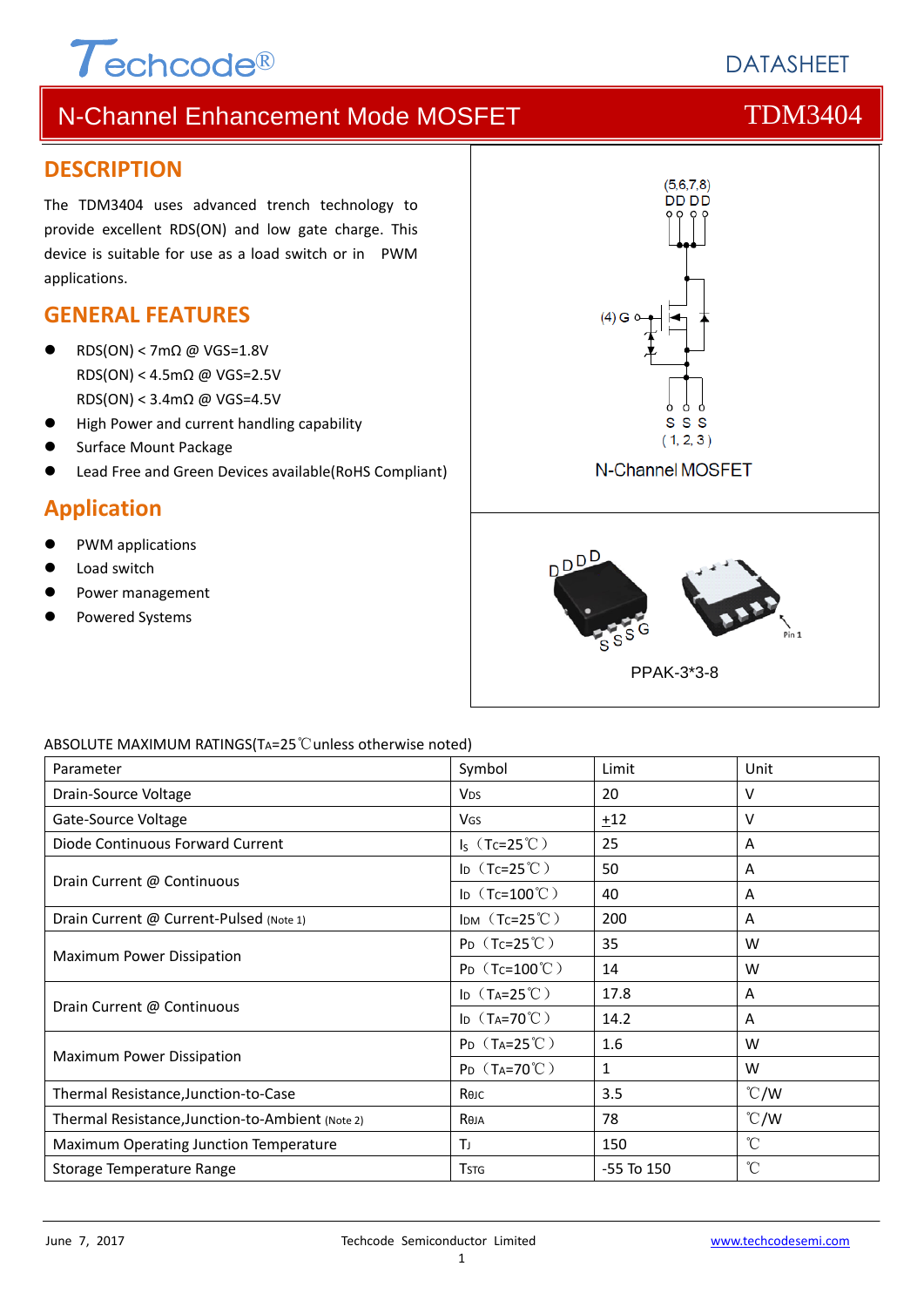

# N-Channel Enhancement Mode MOSFET THE TDM3404

### **ELECTRICAL CHARACTERISTICS (TA=25**℃**unless otherwise noted)**

| Parameter                                 | Symbol                   | Condition                                         | Min                      | Typ                      | Max                      | Unit      |  |  |
|-------------------------------------------|--------------------------|---------------------------------------------------|--------------------------|--------------------------|--------------------------|-----------|--|--|
| OFF CHARACTERISTICS                       |                          |                                                   |                          |                          |                          |           |  |  |
| Drain-Source Breakdown Voltage            | <b>BV</b> <sub>DSS</sub> | VGS=0V ID=250µA                                   |                          | $\overline{\phantom{a}}$ | $\omega$                 | V         |  |  |
| Zero Gate Voltage Drain Current           | <b>IDSS</b>              | VDS=16V,VGS=0V                                    | $\overline{a}$           | $\sim$                   | $\mathbf{1}$             | $\mu$ A   |  |  |
| Gate-Body Leakage Current                 | lgss                     | VGS=±12V,VDS=0V                                   | $\overline{a}$           | $\blacksquare$           | ±10                      | $\mu$ A   |  |  |
| ON CHARACTERISTICS                        |                          |                                                   |                          |                          |                          |           |  |  |
| <b>Gate Threshold Voltage</b>             | VGS(th)                  | V <sub>DS</sub> =VGS, I <sub>D</sub> =250µA       | 0.5                      | 0.7                      | $\mathbf{1}$             | $\vee$    |  |  |
| Drain-Source On-State Resistance          | R <sub>DS</sub> (ON)     | VGS=1.8V, ID=2A                                   | $\overline{a}$           | 4.6                      | $\overline{7}$           | $m\Omega$ |  |  |
|                                           |                          | VGS=2.5V, ID=10A                                  | $\blacksquare$           | 3.3                      | 4.5                      | $m\Omega$ |  |  |
|                                           |                          | VGS=4.5V, ID=13.5A                                | $\overline{a}$           | 2.7                      | 3.4                      | $m\Omega$ |  |  |
| <b>DYNAMIC CHARACTERISTICS (Note3)</b>    |                          |                                                   |                          |                          |                          |           |  |  |
| Gate Resistance                           | $R_G$                    | VDS=0V, VGS=0V, F=1.0MHz                          | $\overline{a}$           | $\overline{2}$           | 3.6                      | Ω         |  |  |
| Input Capacitance                         | Ciss                     | VDS=10V, VGS=0V, F=1.0MHz                         | $\overline{a}$           | 3775                     | 4910                     | PF        |  |  |
| <b>Output Capacitance</b>                 | Cos <sub>S</sub>         |                                                   | $\overline{\phantom{a}}$ | 730                      | $\Box$                   | PF        |  |  |
| Reverse Transfer Capacitance              | Crss                     |                                                   |                          | 525                      | ÷.                       | PF        |  |  |
| <b>SWITCHING CHARACTERISTICS (Note 3)</b> |                          |                                                   |                          |                          |                          |           |  |  |
| Turn-on Delay Time                        | $td($ on $)$             | VDS=10V, RL=10 $\Omega$ , VGEN=10V, RG=6 $\Omega$ |                          | 14                       | 26                       | nS        |  |  |
| Turn-on Rise Time                         | tr                       | $ID=1A$                                           | $\overline{a}$           | 14.5                     | 27                       | nS        |  |  |
| Turn-Off Delay Time                       | td(off)                  |                                                   |                          | 130                      | 234                      | nS        |  |  |
| <b>Turn-Off Fall Time</b>                 | tf                       |                                                   | $\overline{a}$           | 70                       | 126                      | nS        |  |  |
| <b>Total Gate Charge</b>                  | Q <sub>g</sub>           | VDS=10V, ID=13.5A, VGS=4.5V                       | $\overline{a}$           | 35                       | 50                       | nC        |  |  |
| Gate-Source Charge                        | Qgs                      |                                                   | $\overline{a}$           | 4.7                      | $\overline{\phantom{a}}$ | nC        |  |  |
| Gate-Drain Charge                         | Qgd                      |                                                   | $\overline{a}$           | 11.5                     | $\overline{a}$           | nC        |  |  |
| Body Diode Reverse Recovery Time          | Trr                      | IF=135A, dl/dt=100A/µs                            | $\overline{a}$           | 18                       | $\overline{a}$           | nS        |  |  |
| Body Diode Reverse Recovery Charge        | Qrr                      |                                                   |                          | 6.2                      | $\Box$                   | nC        |  |  |
| DRAIN-SOURCE DIODE CHARACTERISTICS        |                          |                                                   |                          |                          |                          |           |  |  |
| Diode Forward Voltage (Note 2)            | <b>V</b> sp              | VGS=0V, Is=2A                                     | $\blacksquare$           | 0.7                      | 1.1                      | $\vee$    |  |  |

NOTES:

1. Pulse width limited by max. junction temperature.

2. RθJA steady state=999s. RθJA is measured with the device mounted on 1in2, Fr‐4 board with 2oz.Copper

3. Guaranteed by design, not subject to production testing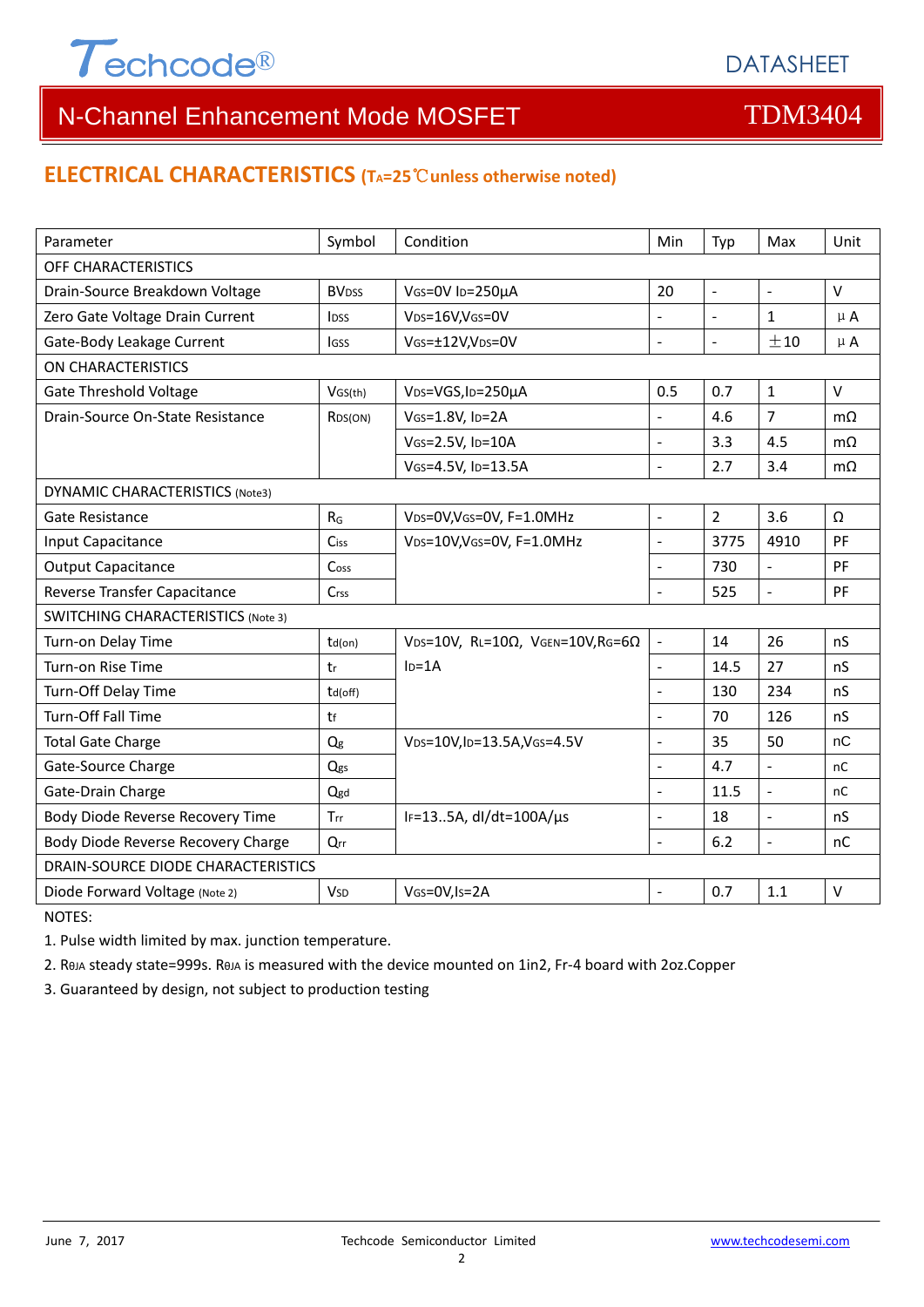

# N-Channel Enhancement Mode MOSFET TOM3404

### **Typical Operating Characteristics**

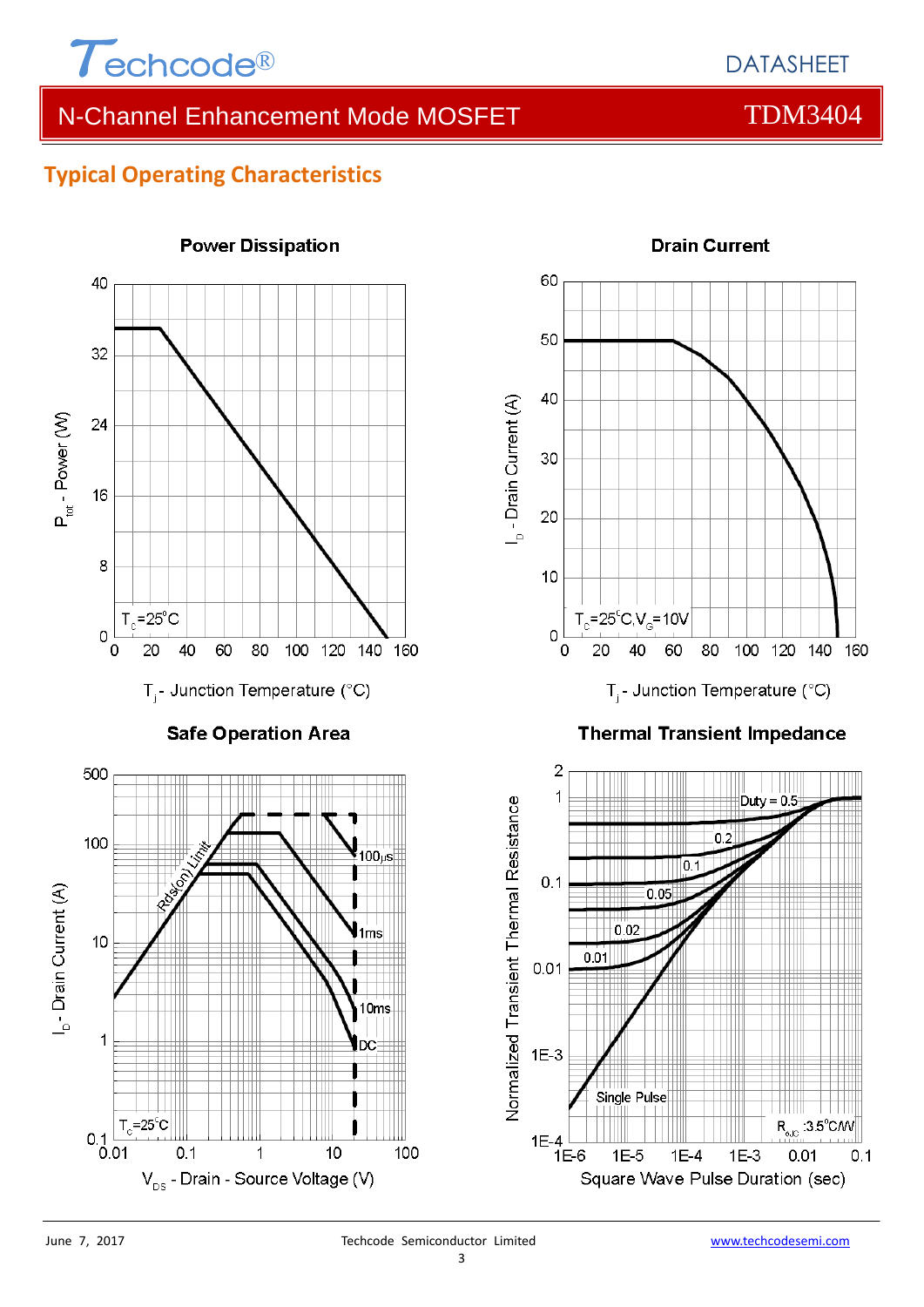

### N-Channel Enhancement Mode MOSFET THE TDM3404

### **Typical Operating Characteristics(Cont.)**



# **Safe Operation Area**



### **Thermal Transient Impedance**

**Drain-Source On Resistance** 

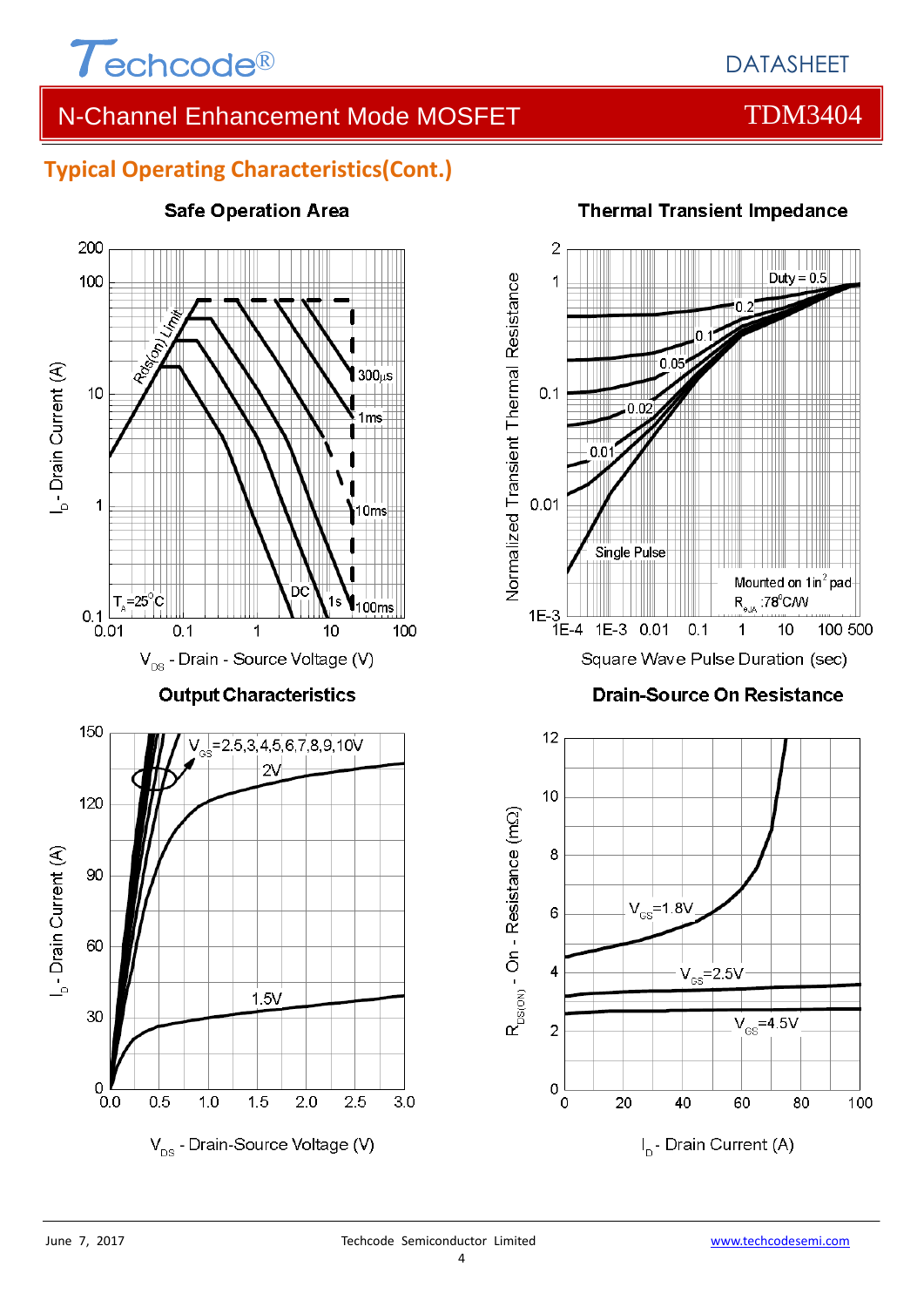

# N-Channel Enhancement Mode MOSFET THE TOM3404

### **Typical Operating Characteristics (Cont.)**



### **Gate-Source On Resistance**

**Gate Threshold Voltage**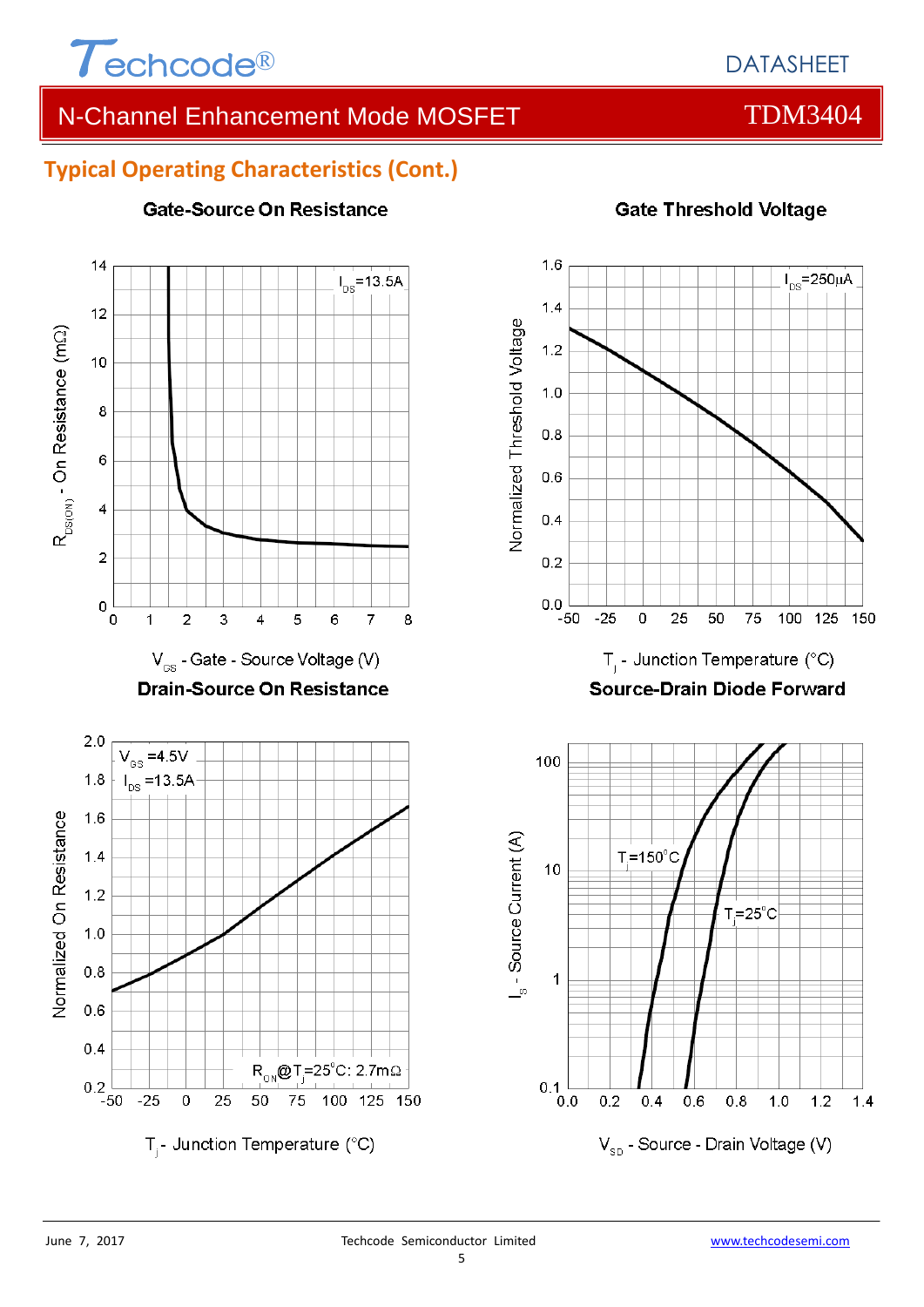

# N-Channel Enhancement Mode MOSFET THE TDM3404

## **Typical Operating Characteristics (Cont.)**



Capacitance



### **Gate Charge**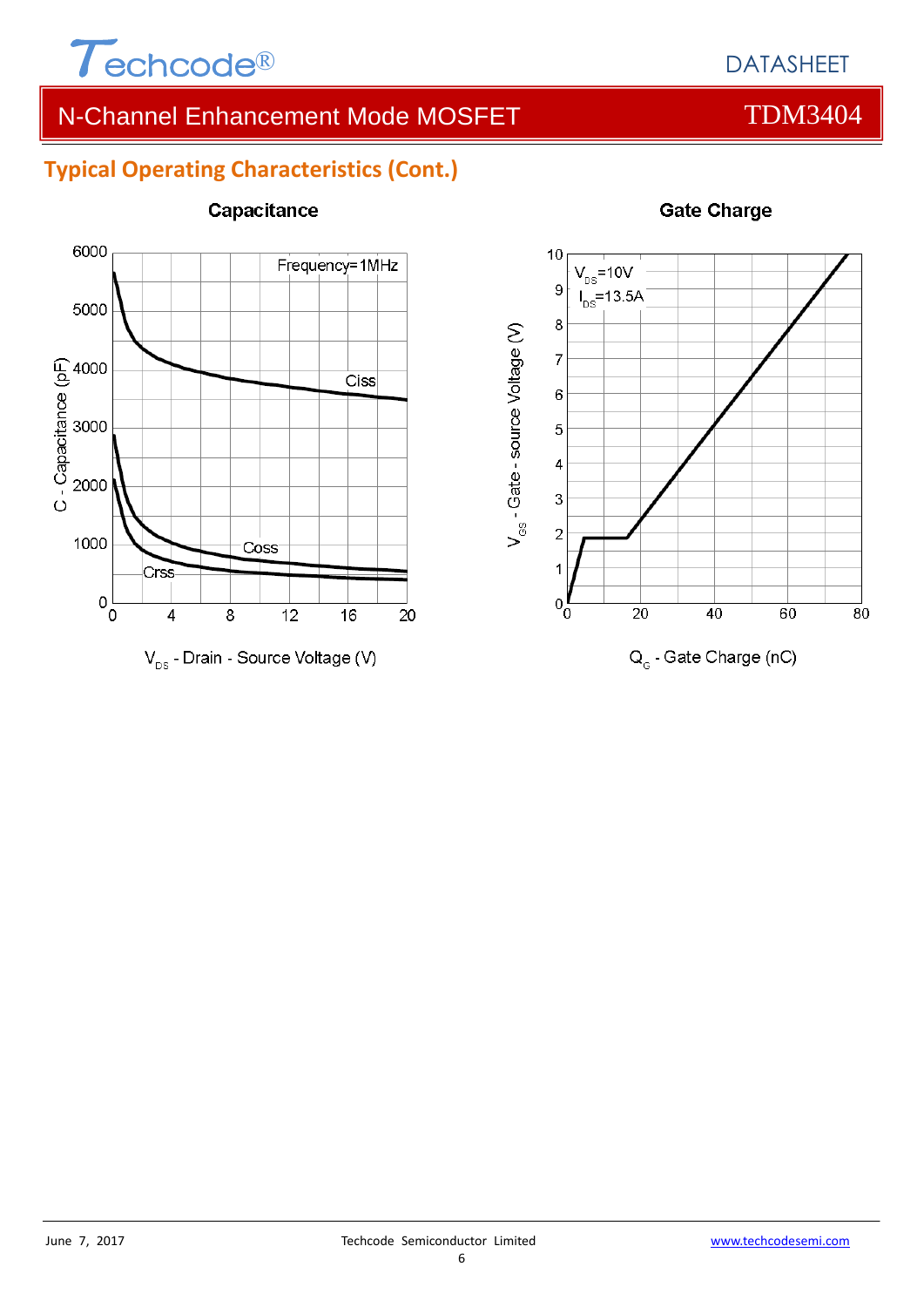

**Package Information**

# N-Channel Enhancement Mode MOSFET THE TDM3404

PPAK-3\*3-8 Package



| Symbol         | PPAK-3*3-8(mm) |       |      |  |  |
|----------------|----------------|-------|------|--|--|
|                | Min            | Nom   | Max  |  |  |
| Α              | 0.70           | 0.75  | 0.85 |  |  |
| A1             |                |       | 0.05 |  |  |
| $\sf b$        | 0.20           | 0.30  | 0.40 |  |  |
| $\mathsf{C}$   | 0.10           | 0.152 | 0.25 |  |  |
| D              | 3.15           | 3.3   | 3.45 |  |  |
| D <sub>1</sub> | 3.00           | 3.15  | 3.30 |  |  |
| D <sub>2</sub> | 2.25           | 2.45  | 2.65 |  |  |
| E              | 3.15           | 3.30  | 3.45 |  |  |
| E1             | 2.90           | 3.05  | 3.20 |  |  |
| E <sub>2</sub> | 1.54           | 1.74  | 1.94 |  |  |
| E3             | 0.28           | 0.48  | 0.68 |  |  |
| E4             | 0.37           | 0.57  | 0.77 |  |  |
| E <sub>5</sub> | 0.10           | 0.20  | 0.30 |  |  |
| e              | 0.60           | 0.65  | 0.70 |  |  |
| К              | 0.49           | 0.69  | 0.89 |  |  |
| L              | 0.30           | 0.40  | 0.50 |  |  |
| L1             | 0.06           | 0.125 | 0.20 |  |  |
| t              |                |       | 0.13 |  |  |

DATASHEET